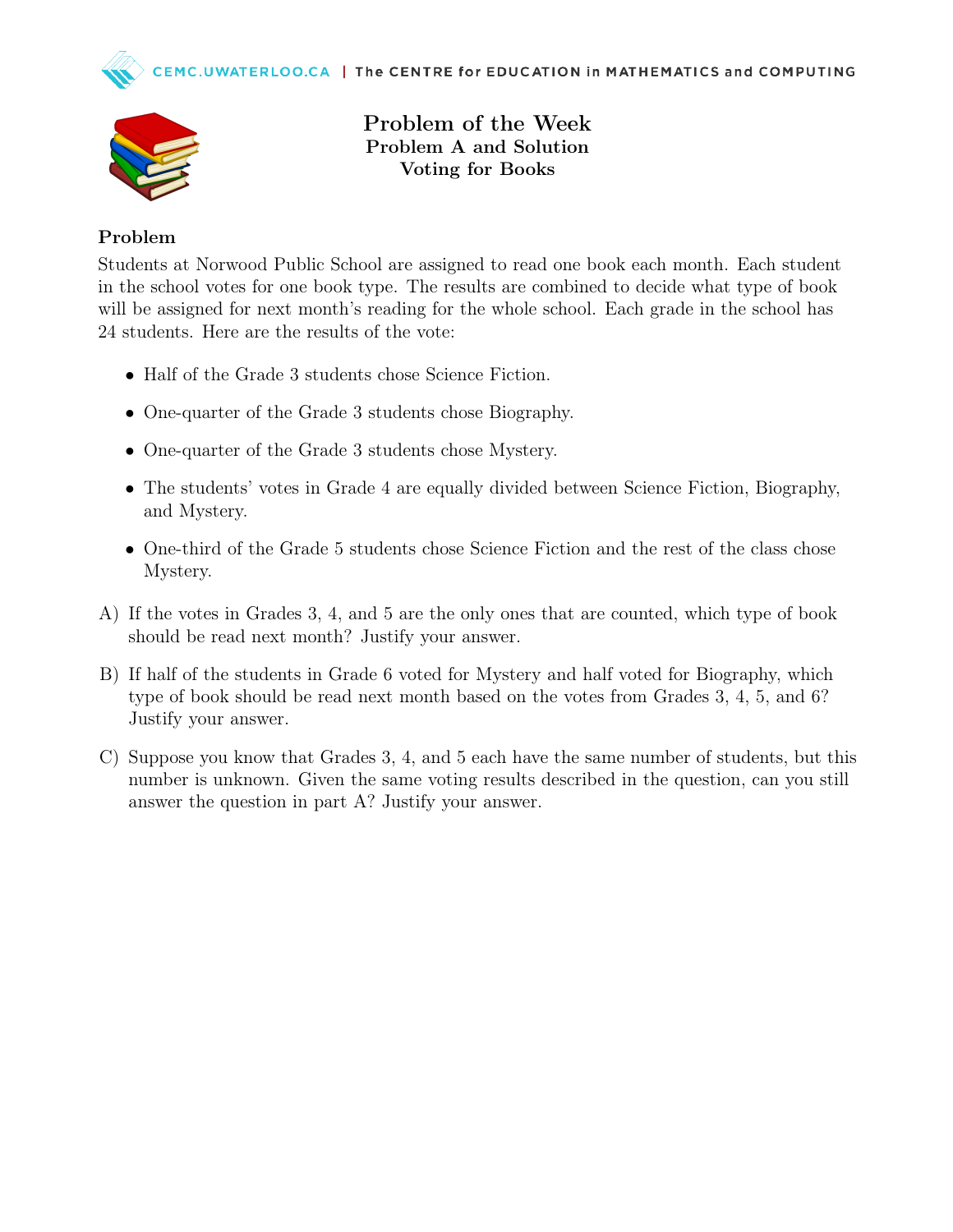## Solution

A) We can look at each grade separately.

Grade 3

- Half of the Grade 3 students chose Science Fiction. Since  $2 \times 12 = 24$ , half of 24 is 12. So we know 12 students chose Science Fiction.
- One-quarter of the Grade 3 students chose Biography. Since  $4 \times 6 = 24$ , one-quarter of 24 is 6. So 6 students chose Biography.
- One-quarter of the Grade 3 students chose Mystery. Since one-quarter of 24 is 6, that means 6 students chose Mystery.

Grade 4

• The students' votes in Grade 4 were equally divided between the 3 book types. Since  $3 \times 8 = 24$ , we know 8 students chose Science Fiction, 8 students chose Biography, and 8 students chose Mystery.

## Grade 5

- One-third of the Grade 5 students chose Science Fiction. Since  $3 \times 8 = 24$ , one-third of 24 is 8. So 8 students chose Science Fiction.
- The remaining students chose Mystery, so  $24 8 = 16$  students chose Mystery.
- This also tells us that 0 students chose Biography.

When we total each book type, we see the following results:

Science Fiction:  $12 + 8 + 8 = 28$ Biography:  $6 + 8 + 0 = 14$ Mystery:  $6 + 8 + 16 = 30$ 

Based on the votes from these grades, next month's book will be a Mystery.

B) If we count the votes from Grade 6, we could do the same work that we did for part A of this question to determine the most popular type of book. However, we could also figure out the result without doing much extra work.

From part A, we know that there were more votes cast for Mystery than the other two choices. There were no votes in Grade 6 for Science Fiction, so its total will be unchanged. Since an equal number of students from Grade 6 voted for Mystery as voted for Biography, then we know that in total there will still be more votes for Mystery than either of the other types of books. So based on the votes in Grades 3, 4, 5, and 6, next month's book will be a Mystery.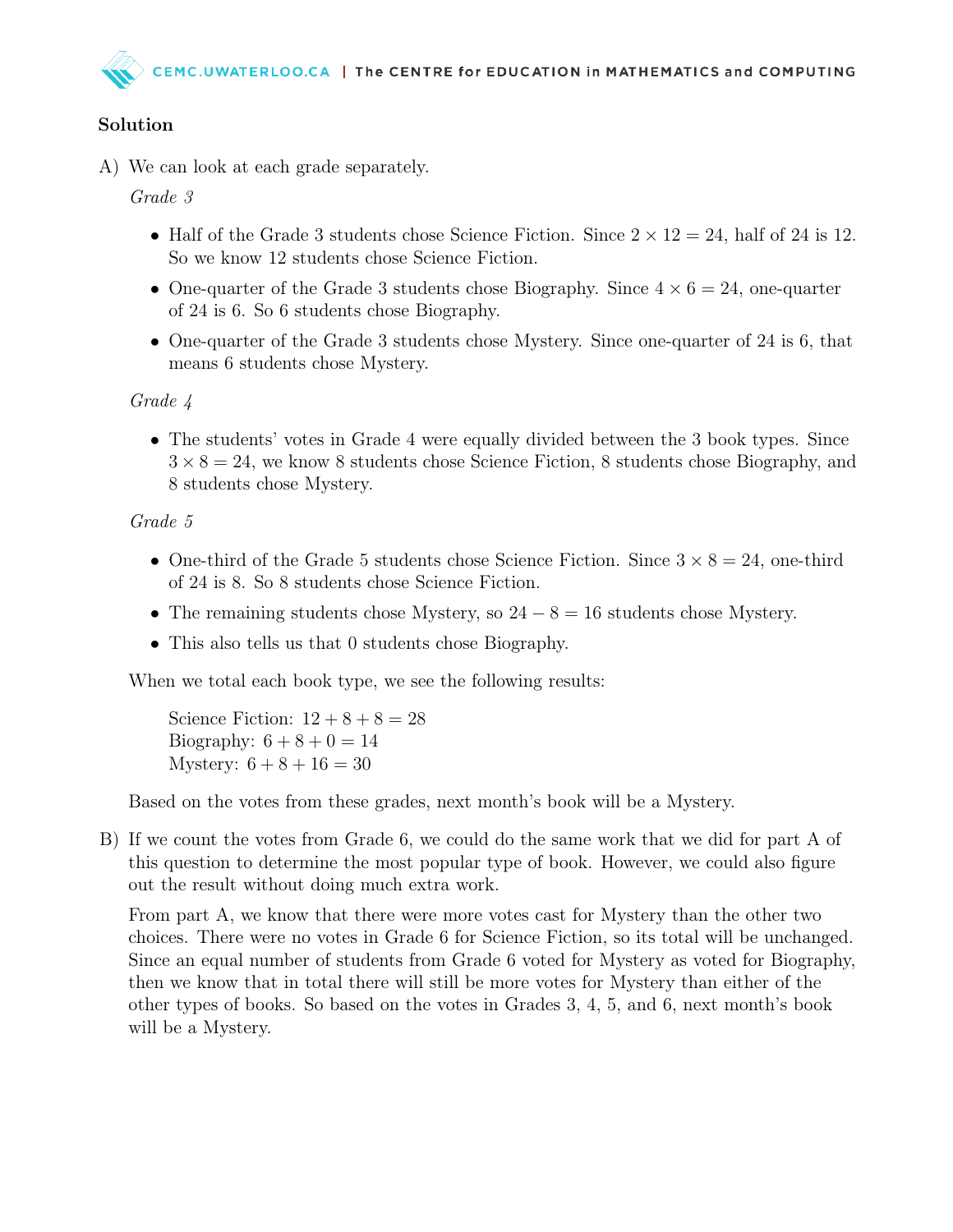

C) If we do not know the number of students in each grade, we can still determine the winner of the vote. We could use diagrams where circles represent the whole grade and slices represent the fractions that voted for each type of book.



Then we could rearrange the pieces into groups for each type of book.



From this we can quickly see that Biography was the least popular type of book. It is a little less clear which of Mystery and Science Fiction is more popular. We could cut the "Science Fiction Grade 3" piece into two smaller pieces. One piece would be big enough to fill in the rest of the circle currently containing the fractions of Grade 4 and 5 students who voted for Science Fiction, and the other piece would be whatever is left over. Then we can compare the left over piece with the piece representing the students in Grade 3 who voted for Mystery. When we compare those two pieces, we see that the Mystery piece is larger. This means that the most popular type is Mystery.